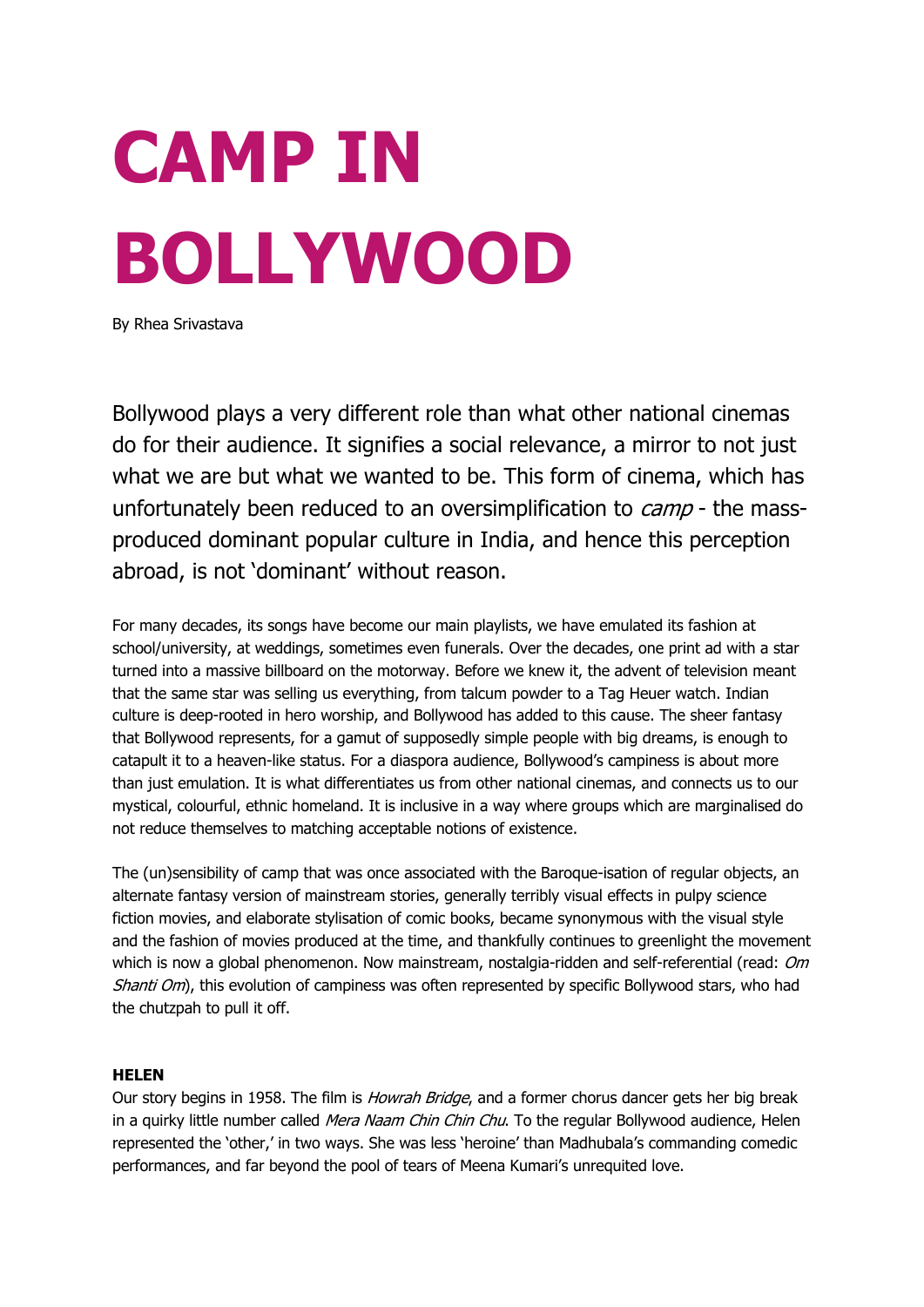Helen was not the girl-next-door. She smoked, drank, and danced with gay abandon. The visuals in every song

that Helen performed helps us dive straight into the escapist world that Bollywood's camp aesthetic would go on to master. She was coquettish, but not vulgar, even as her skirt ripped and revealed the gold-sequined number in Piya Tu Ab To Aaja. Her neon lipsticks, long wigs, frilled dresses and eyeliner redefined chic for that era.Unfortunately, it was only through a burlesque-style dance song (and Best Costume Oscar-winner Bhanu Athaiya's iconic red dress) where Helen could claim to be the "galiyon ki parchhai... shaam hee se kuch ho jaata hai mera bhi jadoo jawan" (shadow of the streets with a youthful magic that comes alive at night). It was still the '60s. Sharmila Tagore and Mumtaz, two contemporaries who carefully tread the line between the 'vamp' and the leading lady tried their hand at the aesthetic as well, and rather masterfully, helped make it more acceptable - the former in Leja Leja from An Evening in Paris, and the latter in Aaj Raat Hai Jawaan from Bhai Bhai, amongst others.

The appreciation of Bollywood's contribution to camp is marking its presence steadily. Canada-based drag queen 'Muffy St. Bernard' wrote about how Helen exuded a certain honesty and personality, especially when drunk. Muffy's piece is an insight into 'personal queer icons' - strong women with quirky personalities. They were slightly bizarre, they didn't have the perfect face, perhaps they weren't even the best at what they did, but that made them more relatable. What is a drag character? It is putting on a facade, but is it really? The world suddenly allows you to hide your flaws and emphasise on your best qualities, as you see them, albeit with exaggerated make-up and costume. In a roundabout way, Bollywood's most iconic stars who knowingly or unknowingly embraced camp, weren't too different from their queer fans. They are flawed, but they put on a certain amount of candid charm with their persona, which makes us believe that this is what we should strive to be.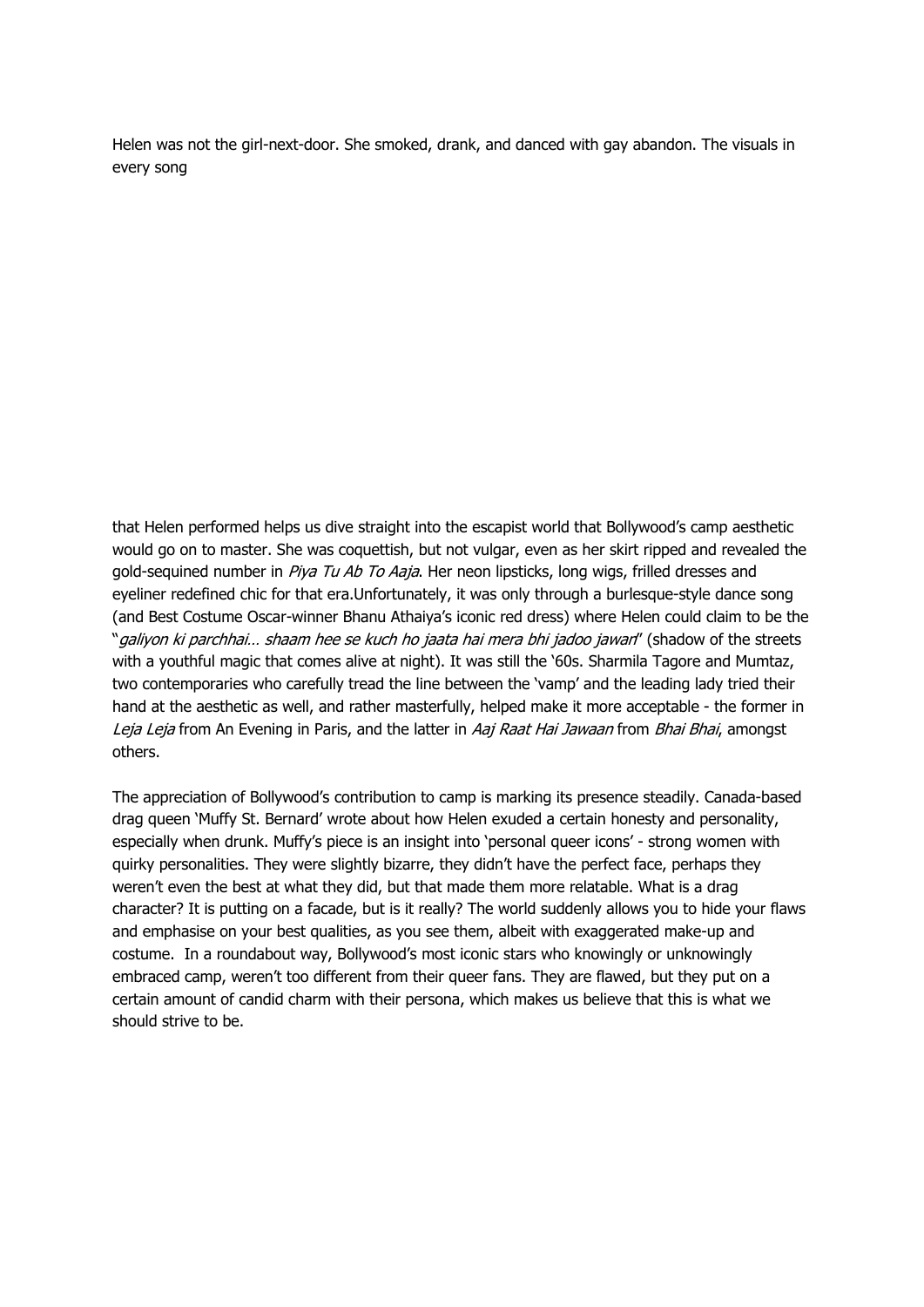## **THE RETRO DECADE**

Which brings us to more icons of kitsch. The '80s and '90s in Bollywood is often considered the brightest period in association with this aesthetic. The bold colours and artsy prints that are now emulated as retro kitsch (in a collective, retrospective cringe), were influenced by desperados and their hustlers. Mainstream actresses were now seen in glittering gowns and feather boas, they were flawed femme fatales too, something that was only the vamps did till then.

Feroze Khan donned a dapper suit as Zeenat Aman's silver dress swayed to Laila, and Parveen Babi's curly mane and golden suit as she seductively pranced to Jawani Jaaneman became what every closeted filmy wanted to emulate.

The epitome of poise and elegance, 'dream girl' Hema Malini - whom we most often visualise as the sparkling village belle or graceful danseuse - does this to the tee. As a lounge singer who catches the fancy of two best friends in Naseeb, Hema leads this image with panache, a slinky black number with a pink feather boa as she calls out to her dream man in Mere Naseeb Mein. What is noteworthy here is that in spite of this transformation, Hema doesn't lose any of her natural charisma. In fact, she becomes a trendsetter for a community of people forced to remain vanilla even while they yearned for the release of their alternate personas.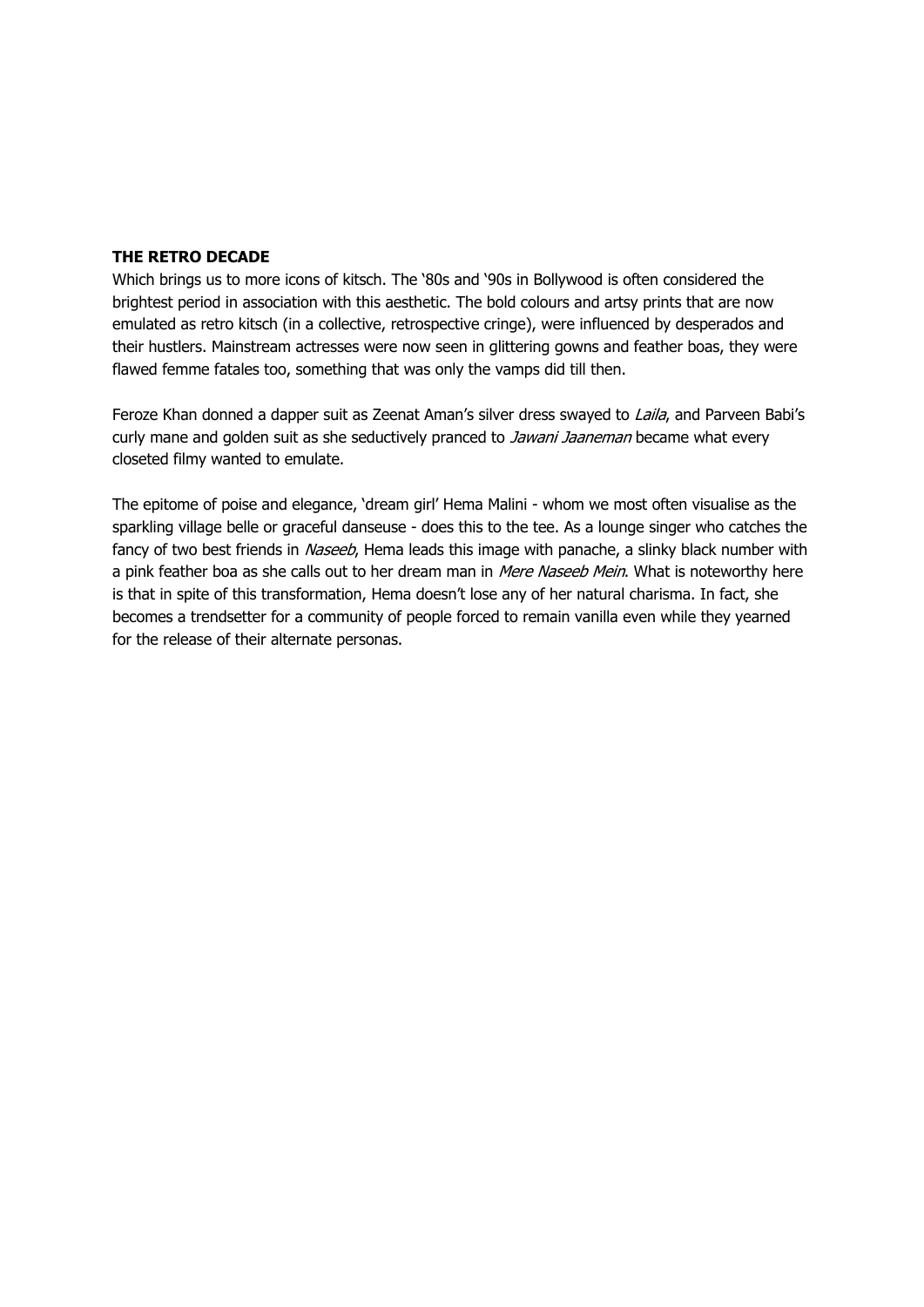### **REKHA**

What Hema did in a song, Rekha did with an entire movie. In Rakesh Roshan's remake of Return to Eden, Khoon Bhari Maang (1980), Rekha's character gets a makeover where she has big hair, big shoulder pads and gold chains, and everything else in between is perhaps an overstatement of 'shiny.' The greatest cinematic moment of the film comes when Rekha is the talk-of-the-town in the modeling world, which infuriates former modeling sensation Sonu Walia, and the two ladies compete in a dance-off. Silver ear-cuffs, fluorescent pink and neon blue garbs, and choreography which only someone who is really high on their cardio game would be able to perfect, this song signifies a greater inspiration to those who are fans of camp. To this day, Khoon Bhari Maang is considered one of the most glorious examples of camp and over-the-top Bollywood masala. But we forget that the advent of glamour into fashion was the notion that it would help individuals express themselves, make themselves known. Perhaps in Rekha's projection of this unique sensibility, gay men and straight women found an idol who not only possessed feminity, but could also put another facet of it (and own her sexuality) whenever it suited her.

### **SRIDEVI**

In a scene in Karan Johar's poignant short *Ajeeb Dastaan Hai Yeh* in Bombay Talkies, the openly gay protagonist tells his female boss a sure-shot way of identifying a 'gay man.' He says if someone is a Sridevi fan, he is most certainly gay. The queer man's worship of the female superstar is perhaps best signified by this generalisation for the late '80s into the early 90s (the counterpoint here being that if one was to try and identify a straight man, search for the nearest Madhuri fan). What separated Sridevi's resonance with this community was more of a natural penchant for glamour than being a sex symbol. After decades of actresses still gaining second-billing to their male counterparts, here was Sridevi - a bonafide superstar who with her femininity, charm and talent lead the feminist movement in new-age cinema. In *Chaalbaaz*, she effortlessly breaks the notion of super-stardom as she shares screen-space with macho stalwarts Rajinikanth and Sunny Deol. The role she portrays as feisty Manju provides a great dichotomy to the acceptable demure and homely Anju. She drinks beer and abuses unabashedly, she is the more 'open version' of our real selves. And she doesn't need the world to carry on - kisi ke haath na aayegi yeh ladki (this girl is not easy to pinned down).

In Mr. India, she carefully treads the line between brazen and obnoxious while going for the 'Chaloo' Chaplin' avatar, but is also capable of effortlessly slipping into a fruit-salad hat, a shiny golden gown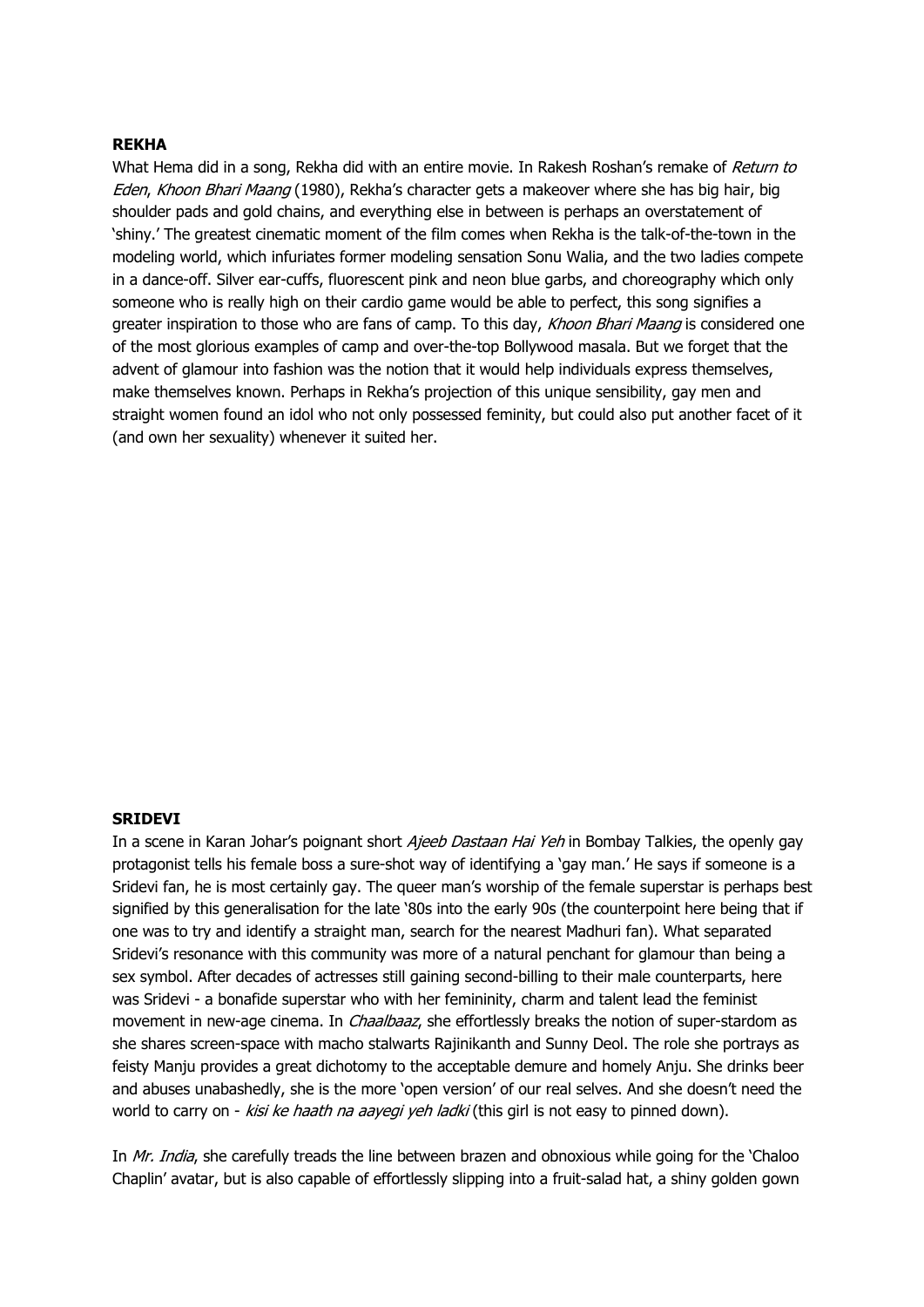and bright red lipstick for the bizarrely fun *Hawa Hawai*. If one had to be their most confident, honest self, one would strive to be Sridevi who was capable of entering a room full of men, and owning it not just by virtue of her beauty but mainly by her spunk. She could steal secrets from your pocket and create magic on-screen... a strangely liberating watch as a naagin (snake-woman), or as an apsara (fairy) although the latter may not be too far-fetched to her real persona.

### **GOVINDA: KING OF CAMP.**

Complete desi vibrancy. It wasn't just Govinda's garishly loud wardrobe which he wore with panache and comfort - leather accessories and rainbow-coloured trousers - but even his body language was made of every ounce of the campy carefree humour that only he could pull off with effortless guile. His films and their visuals would go on to match and surpass his fun, colourful and eccentric personality. But best of all he owned everything about being himself with an endearing charm - "meri pant bhi sexy, meri shirt bhi sexy," (my pant is sexy, my shirt is sexy too) everything about him is sexy. "tujhko mirchi lagi to main kya karoon," (if you're offended, it's not my problem) and finally, the self-declared rank that "main tera hero no. 1" (I am the number one hero).

### **METROSEXUALITY AND CAMP**

Through to the new millennium, the brand of campiness that Karan Johar's cinema brought to the fore conveniently blurred the line between what tropes of such over-the-top characters for men could do in 'massy films.' Two of the best examples for this are Shah Rukh Khan and Saif Ali Khan in Kal Ho Naa Ho with not-so-subliminal homoerotic undertones, and specifically what Abhishek Bachchan manages to achieve as a pretend-gay man in *Dostana*. Amidst the sculpted bodies that gyrate on Miami beach, Abhishek's nurse-man goes for baby pink and floral exhibitionism in all its glory even before his character goes for fake-gay. In *Bol Bachchan*, the transition is even more seamless. He finds his inner femininity almost instantaneously because he has nothing to lose as a character who has been sidelined for being outrageous anyway.

# **RANVEER SINGH AND THE NEW CAMP**

Every time Ranveer Singh steps out, his fashion choices know no bounds and no limits. This is not a carefully thought out wardrobe but more a pursuit of what makes him feel comfortable and happy. When tracing the history of 'camp' in Bollywood, it is not just his sartorial sense but specifically